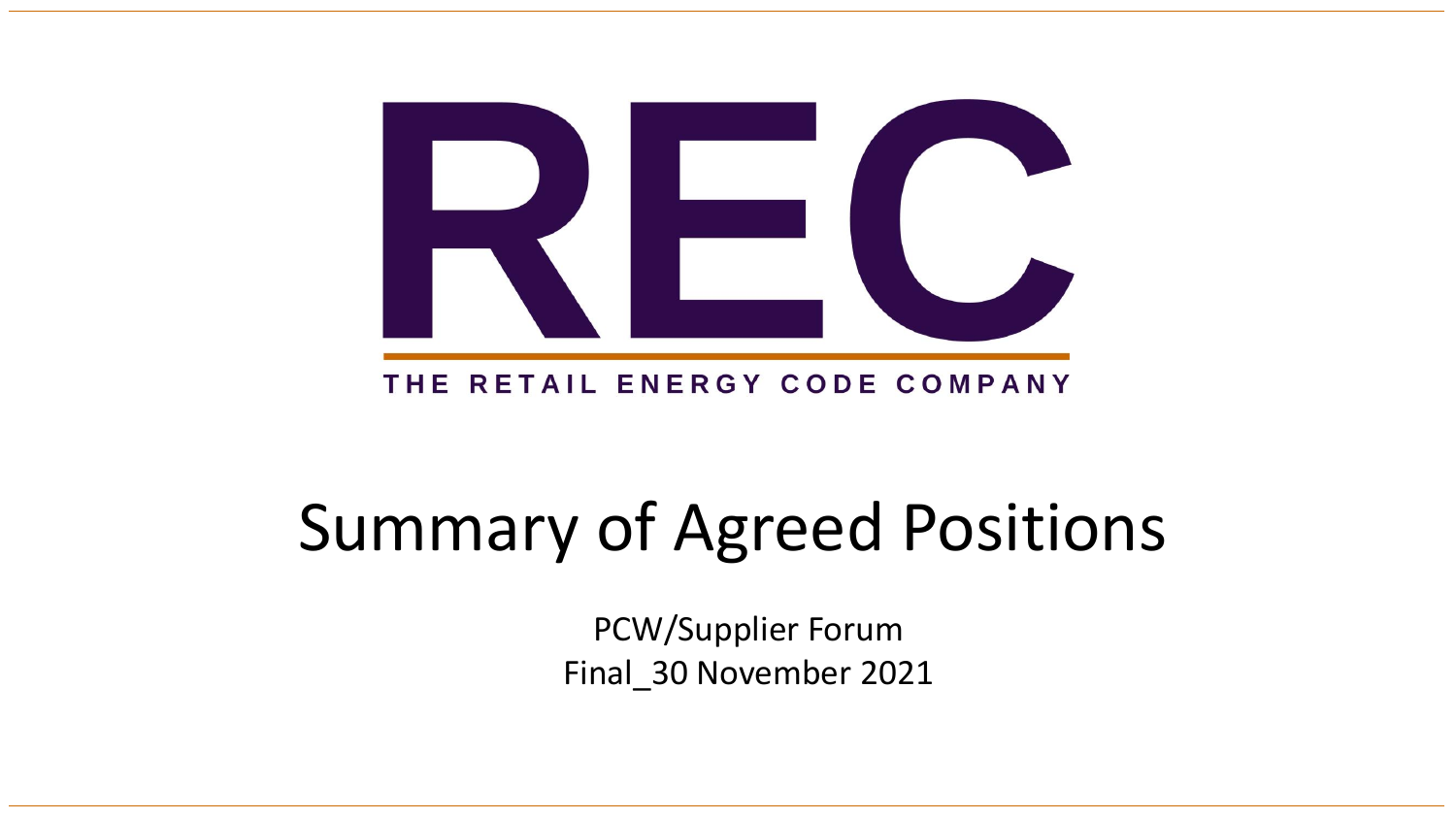## Summary of Agreed Positions

- This document summarises the positions agreed by the Forum to issues that required some debate before a position could be developed and agreed.
- The issues were driven from three primary sources:
	- The Risk Register
	- The Terms of Reference
	- Questions flagged by the Customer Journey Forum or members of the PCW/Supplier Forum
- A 'virtual inbox' was created to ensure that all issues were discussed before they could be considered as 'agreed'
- The list of agreed topics was also kept under review and, in some cases, positions previously agreed were reopened and considered further (e.g., forward-dated switches).

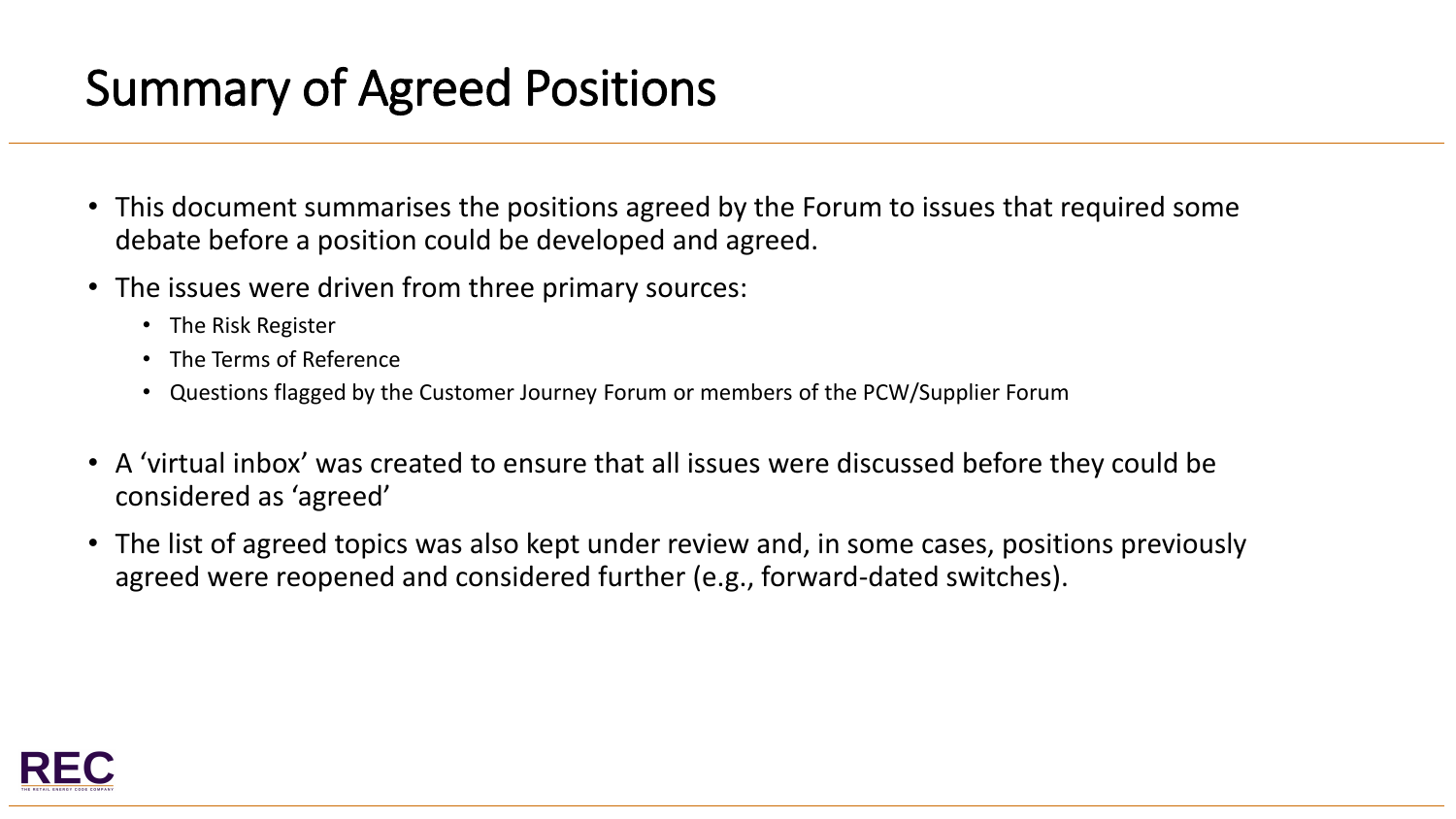## Forum 'Inbox'

#### **Overview of Topic areas discussed:**

- ✓ Vulnerability / Priority Services Register
- $\checkmark$  Credit Vetting
- $\checkmark$  Consumer consent to bill during cool-off
- $\checkmark$  Opening Meter Readings
- $\checkmark$  Forward–dated switch requests
- $\checkmark$  Determining the Supply Start Date
- ✓ Relevant Date
- ✓ Prepayment meters
- ✓ Confidence Code
- $\checkmark$  Energy Switch Guarantee
- ✓ Collective Switching
- **Objections**
- Warm Homes Discount
- PCW switching programme engagement
- Standstill Period
- ✓ OFAF (One-fail-all-fail)
- Micro-Business Strategic Review
- Market Sector Indicator
- ✓ Cooling-off Period / messaging
- Differing Supplier offerings (switch speeds) at go-live
- Ownership of the consumer relationship
- Testing arrangements
- Meter Types/appropriate tariffs
- Data Transfer
- Change of Tenancy
- ✓ Potential for Consumer comms confusion
- Feedback mechanisms
- Auto-Switching
- Transition/Cutover arrangements
- $\checkmark$  Data Capture, Validation & Transfer
- $\checkmark$  Use of/access to Data Enquiry Services
- $\checkmark$  Retail Energy Location
- $\checkmark$  Consumer Messaging principles
- Consumer Journey perspective
- ✓ Process failures (errors, rejections, erroneous transfers)

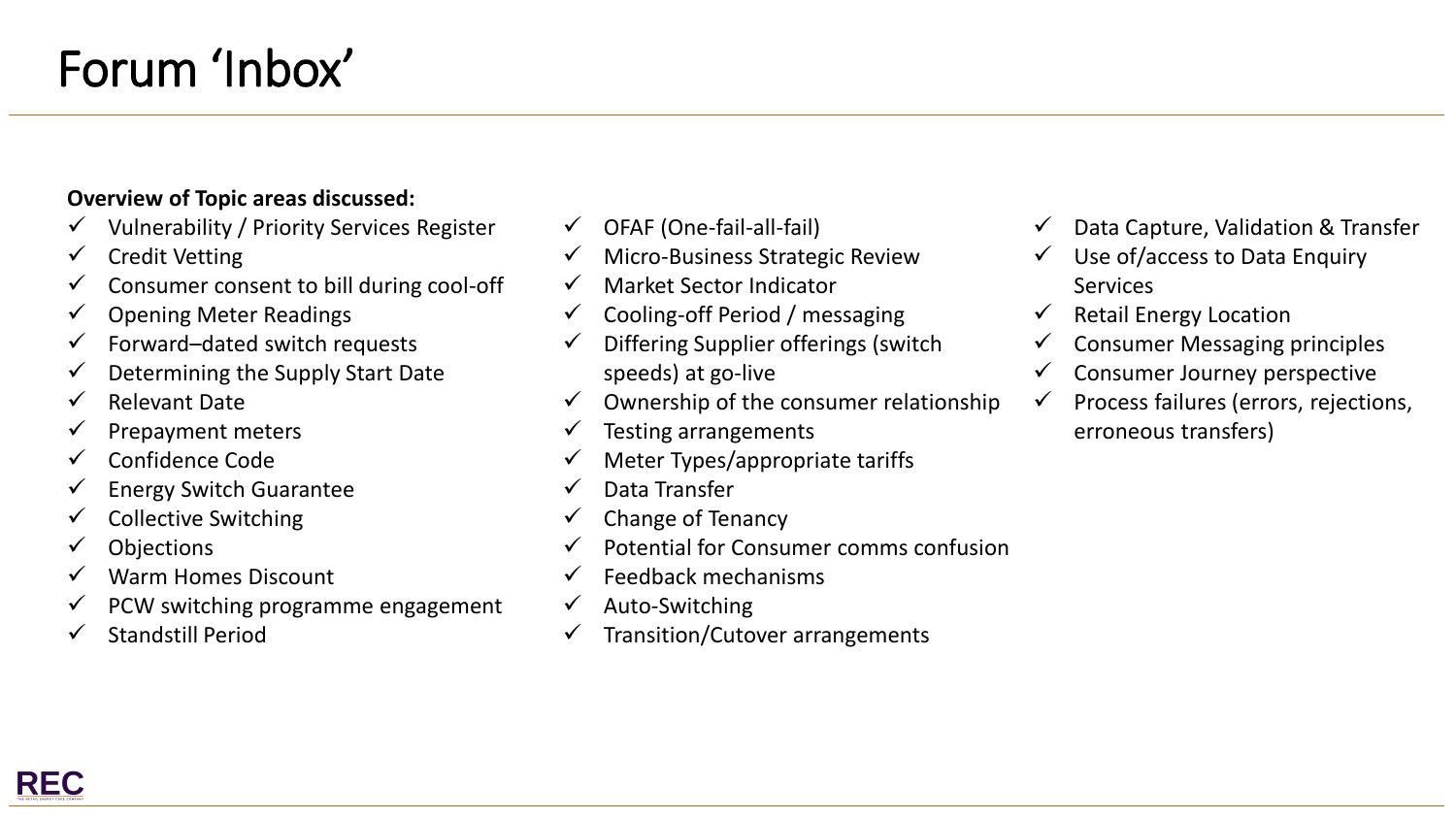| <b>Topic</b>                                                              | X-Ref.                              | <b>Update</b>                                                                                                                                                                                                                                                                                                                                                                                                                                                                                                                              |
|---------------------------------------------------------------------------|-------------------------------------|--------------------------------------------------------------------------------------------------------------------------------------------------------------------------------------------------------------------------------------------------------------------------------------------------------------------------------------------------------------------------------------------------------------------------------------------------------------------------------------------------------------------------------------------|
| <b>Collective Switching</b>                                               | Risk R012<br>Question 17            | The following position has been endorsed by the Forum and communicated to the switching programme/Ofgem.<br>'As the topic of Collective Switching is out of scope of the Forum's Terms of Reference, that it is added to the Risk Register and<br>immediately flagged to the switching programme/Ofgem for their awareness and consideration of any required interaction with, or<br>communication to, Collective Switch providers.'                                                                                                       |
| <b>Confidence Code</b>                                                    | ToR 4.5.4<br>Question 34            | The following position has been endorsed by the Forum and communicated to Ofgem.<br>'Following Forum consideration, it has been concluded that no amendments are required to the existing Code of Confidence<br>arrangements as a result of the introduction of Faster & More Reliable Switching and that this view be communicated to Ofgem for<br>information.'                                                                                                                                                                          |
| <b>Energy Switch Guarantee</b>                                            | ToR 4.5.4<br>Question 35            | The following position has been endorsed by the Forum and communicated to the independent Chair of the Energy Switch<br>Guarantee.<br>'There will be a requirement to amend the wording of the existing Energy Switch Guarantee commitments, as a result of the<br>introduction of Faster & More Reliable Switching. Specifically, Commitment 3 will require amendment to align with revised Supply<br>Licence Conditions. In addition, Commitment 6 will require re-wording to take into consideration revised cooling-off arrangements.' |
| <b>Definition of Relevant Date</b><br>(when the switch 'clock'<br>starts) | Risk R008<br>Question 21, 31,<br>32 | The following position has been discussed and understood by Forum members.<br>'Ofgem have published updated proposed drafting for the gas and electricity supply licences in May 2021, which includes an updated<br>definition of 'Relevant Date' – see clause 14A.20. In practice, the switch 'clock' will start at the point when the Supplier determines<br>that sufficient information to conduct the switch has been provided, regardless of the sales channel.'                                                                      |
| <b>Customer Requested Switch</b><br><b>Dates</b>                          | ToR 4.4.4<br>Question 22            | The following position has been endorsed by the Forum.<br>'The Forum agrees that as there are not any material changes to the current obligations, as detailed within the Supply Licence<br>Conditions, no changes to existing arrangements are required unless agreed bilaterally between parties.'                                                                                                                                                                                                                                       |
| <b>Credit Vetting</b>                                                     | Question 14                         | The following position has been endorsed by the Forum.<br>The Forum agrees that there will be no changes required to the existing Data Capture requirements that enable credit vetting to<br>take place.'                                                                                                                                                                                                                                                                                                                                  |

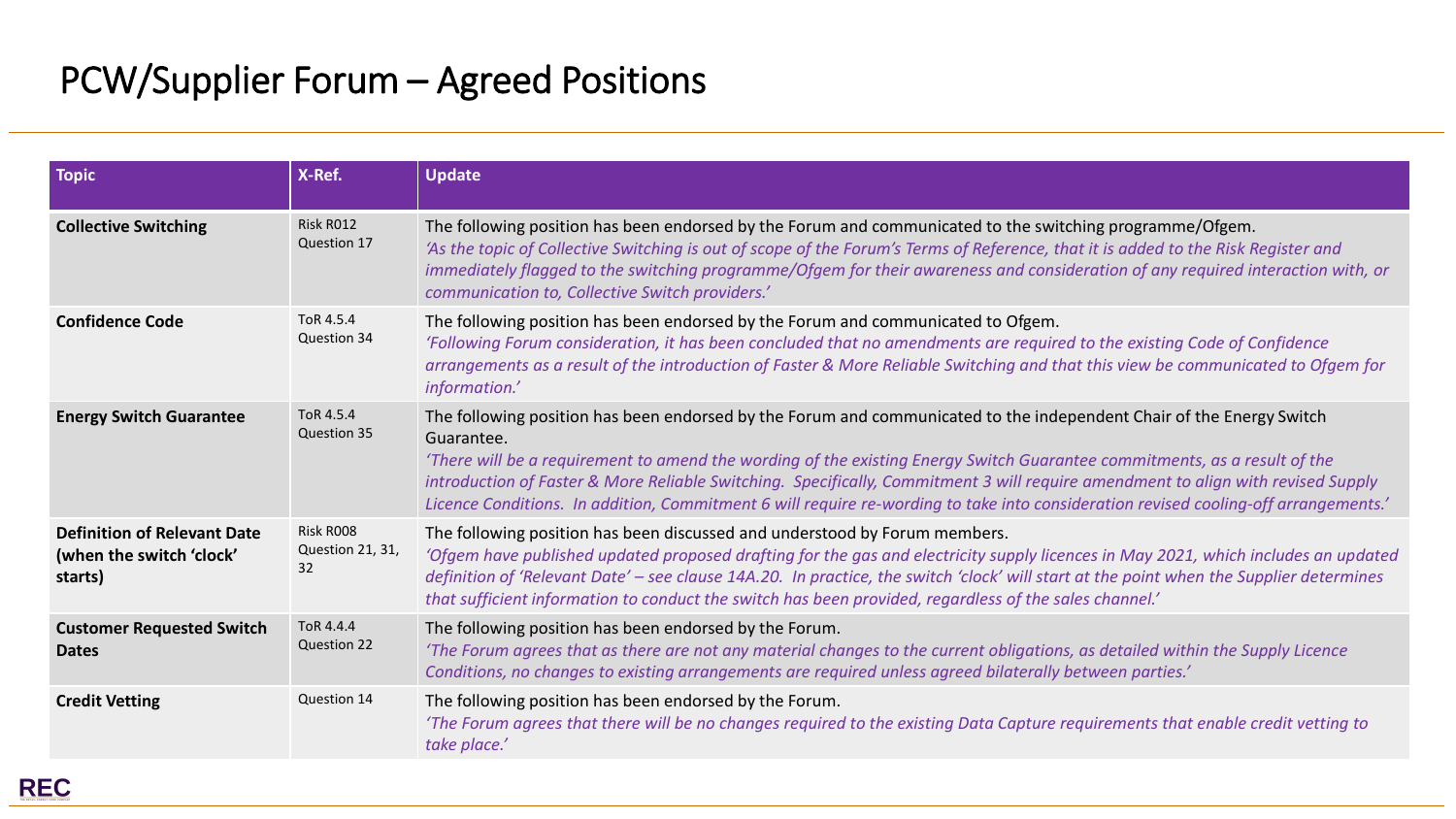| <b>Topic</b>                                                | X-Ref.      | <b>Update</b>                                                                                                                                                                                                                                                                                                                                                                                                                                                                                                                                                                                                                                                                                                                                                                                                                                                                                                                                                                                                                                                                                                                                               |
|-------------------------------------------------------------|-------------|-------------------------------------------------------------------------------------------------------------------------------------------------------------------------------------------------------------------------------------------------------------------------------------------------------------------------------------------------------------------------------------------------------------------------------------------------------------------------------------------------------------------------------------------------------------------------------------------------------------------------------------------------------------------------------------------------------------------------------------------------------------------------------------------------------------------------------------------------------------------------------------------------------------------------------------------------------------------------------------------------------------------------------------------------------------------------------------------------------------------------------------------------------------|
| <b>Consumer consent to bill</b><br>during cool-off          | Question 30 | The Forum has mixed views on the interpretation of the Supply Licence & Statutory Instrument obligations, however there is<br>Supplier consensus that express consent must be received by the consumer.<br>'There is a requirement for the existing Data Capture arrangements to be amended such that express consent (or not) from the<br>consumer is captured at the point of sale and subsequently provided by the PCW to the acquiring Supplier. The process required for<br>delivering this, including the wording to be used to explain the consent to the consumer, will be subject to bilateral agreement<br>between the PCW and the Supplier.'                                                                                                                                                                                                                                                                                                                                                                                                                                                                                                     |
| <b>Opening Meter Reads</b>                                  | Question 3  | The Forum has mixed views on the potential benefits of capturing an opening meter reads at the point of sale. It has been noted<br>that there are differences between future gas and electricity opening meter read arrangements and this has been flagged to Ofgem.<br>The following position has therefore been endorsed by the Forum.<br>'A view has been reached that the current arrangements for the capture of opening meter reads should remain as-is, with collection<br>being the responsibility of the Supplier, unless a Supplier bilaterally agrees otherwise with a PCW.'                                                                                                                                                                                                                                                                                                                                                                                                                                                                                                                                                                     |
| <b>Prepayment meters</b>                                    |             | The following position has been endorsed by the Forum.<br>'There is a general consensus that no specific messaging from PCWs is necessarily required for prepayment meter switch requests (as<br>standard), though it has been acknowledged that some Suppliers may wish to bilaterally agree bespoke messaging with a PCW. It is<br>noted that during the blueprint phase of the switching programme, Ofgem acknowledged that the approach for traditional<br>prepayment meters may not be suitable for next day switching and may require a longer switch to allow for the delivery of top up<br>devices.'                                                                                                                                                                                                                                                                                                                                                                                                                                                                                                                                                |
| <b>Vulnerability / Priority</b><br><b>Services Register</b> | Question 5  | The Forum acknowledged that currently, the Supplier requirements of PCWs to capture this information at the point of sale are<br>variable. The following position has subsequently been endorsed by the Forum.<br>'Suppliers and PCWs will continue to agree on a bilateral basis, whether and how to capture this information from consumers at the<br>point of sale. Suppliers have a obligation to identify, capture, record and update this information where applicable and there is a<br>general Forum consensus that the consumer experience can be improved and that where questions are asked and information<br>captured at the point of sale, it should ideally be consistent with the standard industry codes that are utilised across gas, electricity<br>and water. Further, there is consensus that a switch can proceed without this information being captured, but Suppliers will need to<br>consider the timing of obtaining information within the context of faster switching timeframes, particularly a next day switch. It has<br>also been acknowledged that some consumers may be cautious about providing personal data to PCWs.' |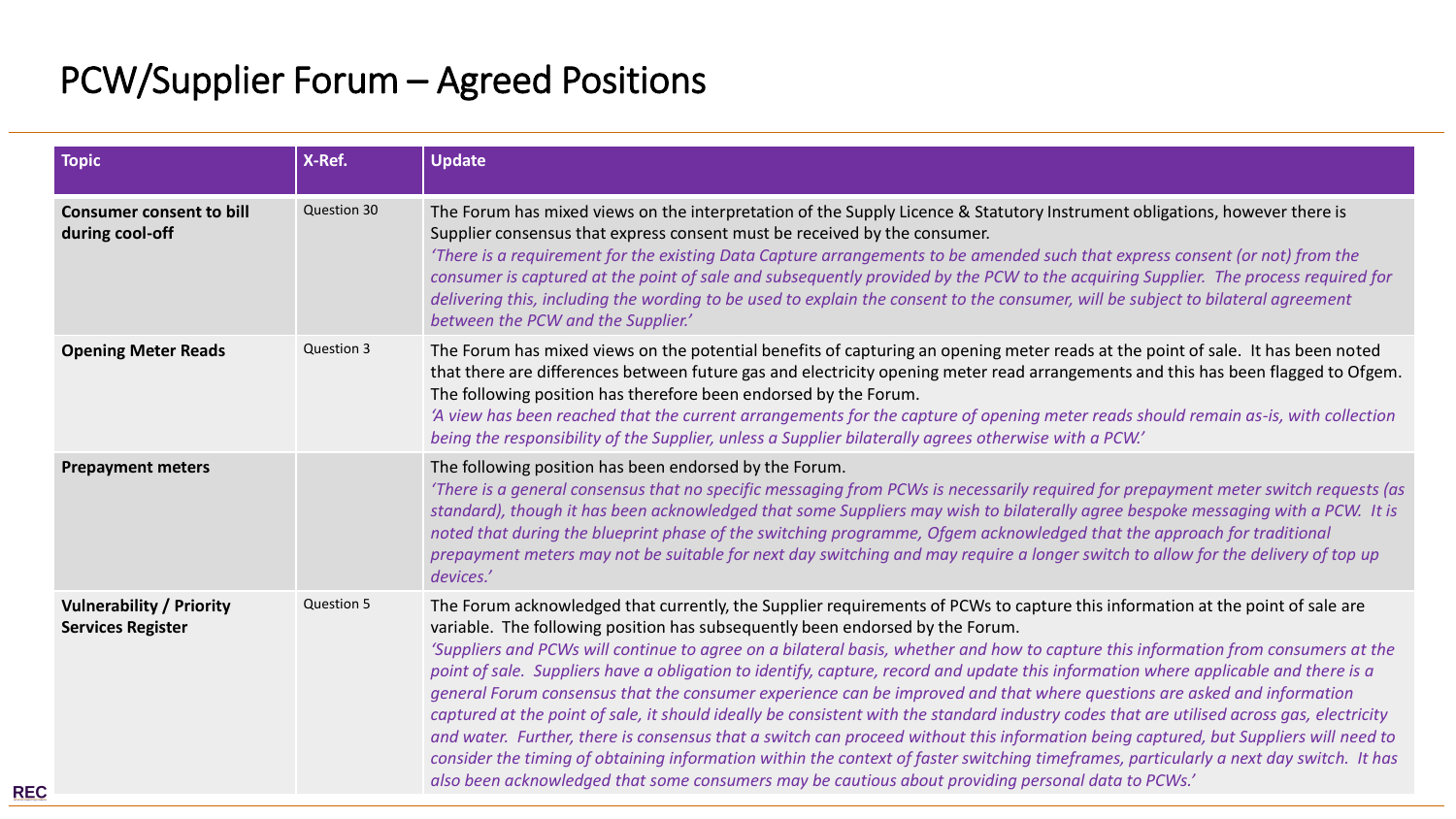| <b>Topic</b>                                      | X-Ref.          | <b>Update</b>                                                                                                                                                                                                                                                                                                                                                                                                                                                                                                                                                                               |
|---------------------------------------------------|-----------------|---------------------------------------------------------------------------------------------------------------------------------------------------------------------------------------------------------------------------------------------------------------------------------------------------------------------------------------------------------------------------------------------------------------------------------------------------------------------------------------------------------------------------------------------------------------------------------------------|
| <b>Objections</b>                                 | Question 20     | Forum discussions have concluded and are summarised below.<br>'The current rules on why existing Suppliers may object will change under faster switching arrangements. It will be the responsibility<br>of PCWs to review their current messaging as required. The objection window parameters will change at go-live. The window for<br>domestic will be 1 working day and the window for non-domestic will be 2 working days. Further, whilst objections can be made<br>concerning Related MPANs, they cannot be made for the reason of incomplete registration (i.e., one MPAN omitted). |
| <b>Determining the Supply Start</b><br>Date (SSD) | Question 21     | The following position has been endorsed by the Forum.<br>'In accordance with the definition of 'Relevant Date', the Forum has agreed that Suppliers are best placed to determine the Supply<br>Start Date (SSD) and be responsible for communicating this date to the consumer.'                                                                                                                                                                                                                                                                                                           |
| PCW switching programme<br>engagement             | Risk R011       | This topic has been concluded.<br>'Ofgem have confirmed that all switching programme meetings and events, with the exception of the three overarching governance<br>groups, are open for attendance by any impacted or interested party. PCWs are therefore welcome to attend and actively engage. In<br>addition the DCC have established a monthly switching programme engagement/update session with PCWs and a separate series of<br>sessions are being undertaken by the DCC to provide further information about the Retail Energy Location.'                                         |
| <b>Warm Homes Discount</b><br>(WHD)               |                 | This topic has been concluded.<br>'The Forum noted that PCWs who are signatories to and complying with the Ofgem Confidence Code will include this requirement,<br>for other it will remain discretionary. There are no additional implication associated with the implementation of faster switching.                                                                                                                                                                                                                                                                                      |
| <b>Standstill Period</b>                          | Question 18, 19 | This topic has been concluded.<br>'The Forum acknowledges that the Standstill Period is a configurable value, that will be initially set to five calendar days from go-live,<br>with Ofgem having a longer-term expectation to review post go-live and potentially amend the period to zero. It was agreed by the<br>Forum, that Suppliers should be responsible to checking the Standstill Period status before setting the Supply Start Date and<br>submitting the switch request to the CSS.'                                                                                            |
| One Fail All Fail (OFAF)                          | Question 25     | The following position has been endorsed by the Forum.<br>'As there is no material change to the current circumstances associated with the progression of dual fuel switches, it has been<br>concluded that there are no OFAF related implications to the PCW-Supplier processes associated with the introduction of the new<br>switching arrangements.'                                                                                                                                                                                                                                    |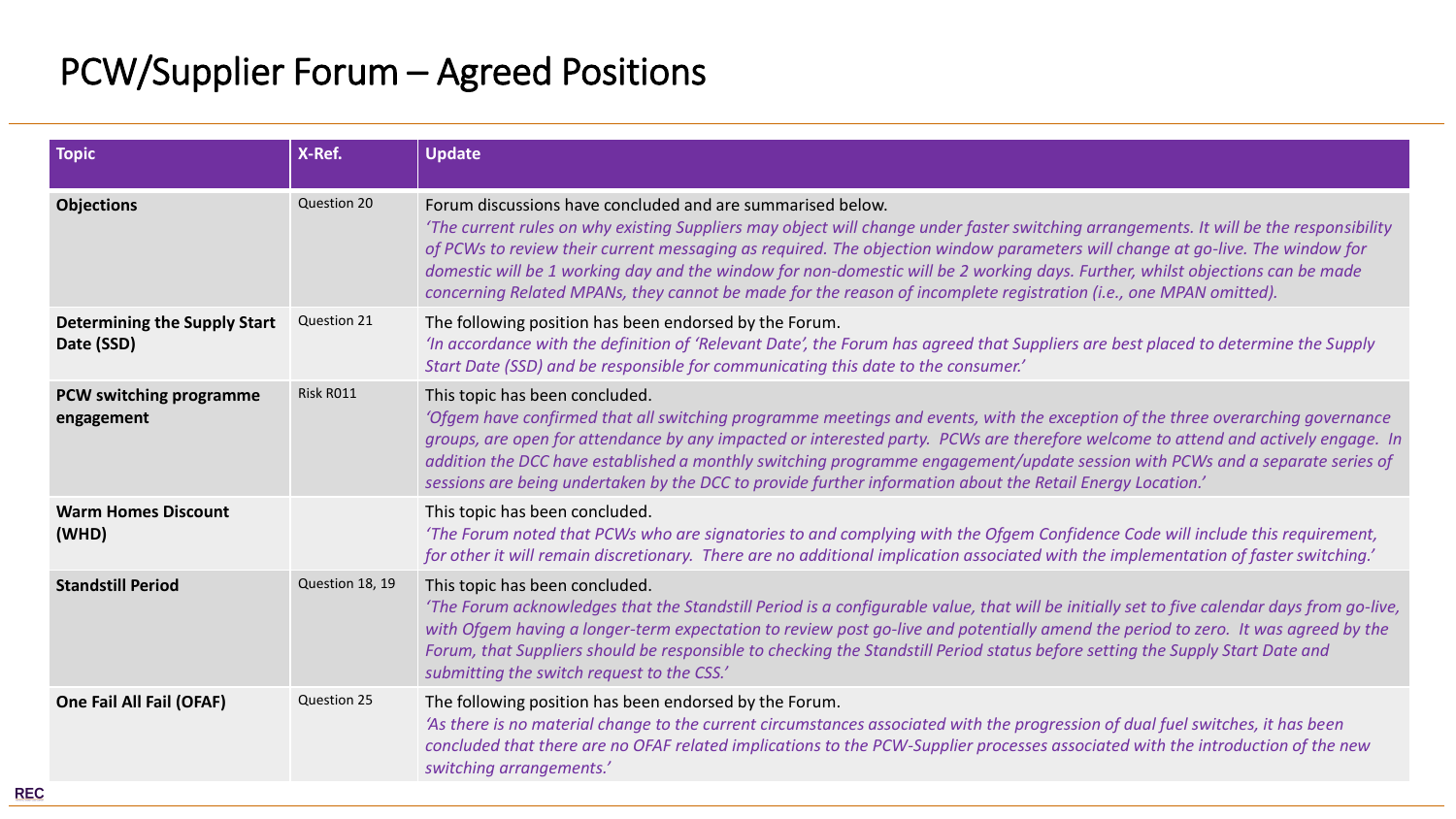| <b>Topic</b>                                                      | X-Ref.                 | <b>Update</b>                                                                                                                                                                                                                                                                                                                                                                                                                                                                                                                                                                                                                                                                                                                                                                                              |
|-------------------------------------------------------------------|------------------------|------------------------------------------------------------------------------------------------------------------------------------------------------------------------------------------------------------------------------------------------------------------------------------------------------------------------------------------------------------------------------------------------------------------------------------------------------------------------------------------------------------------------------------------------------------------------------------------------------------------------------------------------------------------------------------------------------------------------------------------------------------------------------------------------------------|
| <b>Ofgem Micro-Business</b><br><b>Strategic Review outcomes</b>   |                        | This topic has been concluded.<br>'The Forum has agreed to keep this on the horizon in case there are any consequential impacts, but the focus of the group remains<br>on the domestic market in line with the Terms of Reference.'                                                                                                                                                                                                                                                                                                                                                                                                                                                                                                                                                                        |
| <b>Market Sector Indicator</b>                                    |                        | This topic has been concluded.<br>'Noting that the CSS will utilise the current Market Sector Indicator (MSI) that is held on file for the current switch, the Forum has<br>agreed that the MSI is not a piece of data that is critical to the success of the current switch and that there is no new data capture<br>requirement of PCWs. It is acknowledged that the Supplier is responsible for updating the MSI for future switches when advised of<br>any changes.'                                                                                                                                                                                                                                                                                                                                   |
| <b>Cooling-off Period</b>                                         | Question 18, 30,<br>32 | This topic has been concluded.<br>'Historically there has not been a consistent understanding across parties, of when the cooling-off period commences. The Forum<br>has explored the legal definition, as detailed with the Statutory Instrument, and are in agreement that: 'the cooling-off period begins<br>the day after the day that the consumer enters into a contract with the Supplier' and that consensus that it does not commence at<br>the point when the consumer completes their data entry into the PCW website. In terms of consumer messaging, it was agreed that<br>it should be accurate and in accordance with the definition and that any guidance should be very simple and leave individual parties<br>scope to adjust content to reflect agreements and their own capabilities.' |
| <b>Differing Supplier offerings</b><br>(switch speeds) at go-live | Question 26            | This topic has been concluded.<br>'The Supply Licence sets out the period of time it should take for a switch to complete. It is noted that Ofgem have a short-medium<br>term aspiration that all Suppliers move towards a next day switch as standard. At the point of FMRS go-live, the switching<br>timeframes being offered by Suppliers will vary dependant upon a number of factors. This should not be a concern for PCWs as the<br>Forum have separately agreed that Suppliers are best placed to determine the Supply Start Date and be responsible for<br>communicating this date to the consumer.'                                                                                                                                                                                              |
| Ownership of the consumer<br>relationship                         | Question 24            | This topic has been concluded.<br>'It is generally accepted by Forum members that the 'ownership' of the consumer resides with the new Supplier from the point of<br>hand-off from the PCW. It has been noted that there are established, bi-lateral feedback mechanisms in place, which enable PCWs<br>and Suppliers to communicate with each other.'                                                                                                                                                                                                                                                                                                                                                                                                                                                     |